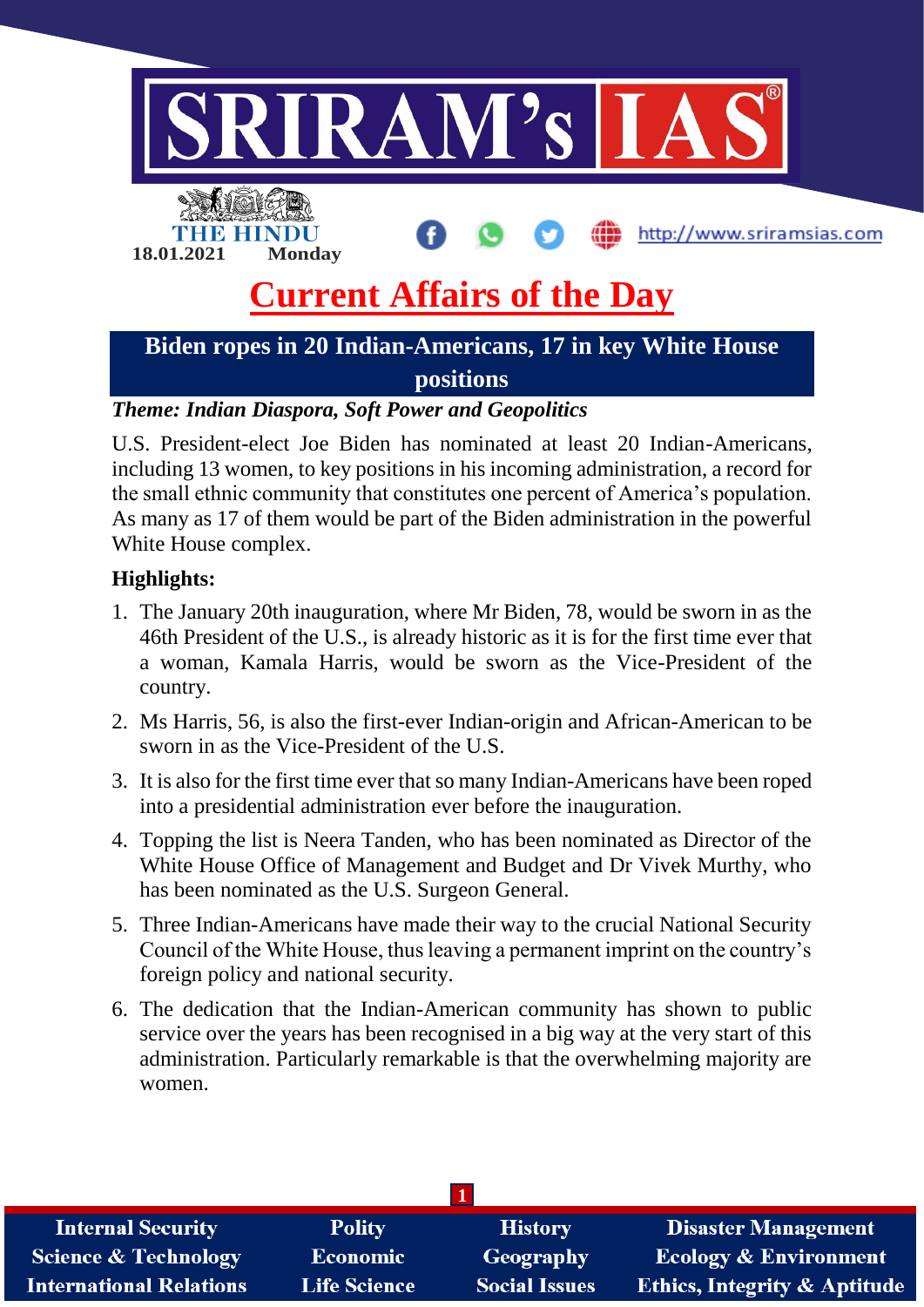

#### *Issues: Combating desertification*

More than 13 years after the Great Green Wall (GGW) initiative was started by the African Union to address desertification, land degradation and climate change in the Sahel region, the project has hit a wall due to funds crunch.

#### **Highlights:**

- 1. The project aims to restore 100 million hectares of degraded land by 2030; only four million hectares had been restored between 2007 and 2019.
- 2. GGW, as conceived by 11 countries located along the southern border of the Sahara and their international partners, is aimed at limiting the desertification of the Sahel zone.



Once complete, the Wall will be the largest living structure on the planet – an 8,000 km natural wonder of the world stretching across the entire width of the

| <b>Internal Security</b>        | <b>Polity</b>       | <b>History</b>       | <b>Disaster Management</b>              |  |  |  |
|---------------------------------|---------------------|----------------------|-----------------------------------------|--|--|--|
| <b>Science &amp; Technology</b> | <b>Economic</b>     | Geography            | <b>Ecology &amp; Environment</b>        |  |  |  |
| <b>International Relations</b>  | <b>Life Science</b> | <b>Social Issues</b> | <b>Ethics, Integrity &amp; Aptitude</b> |  |  |  |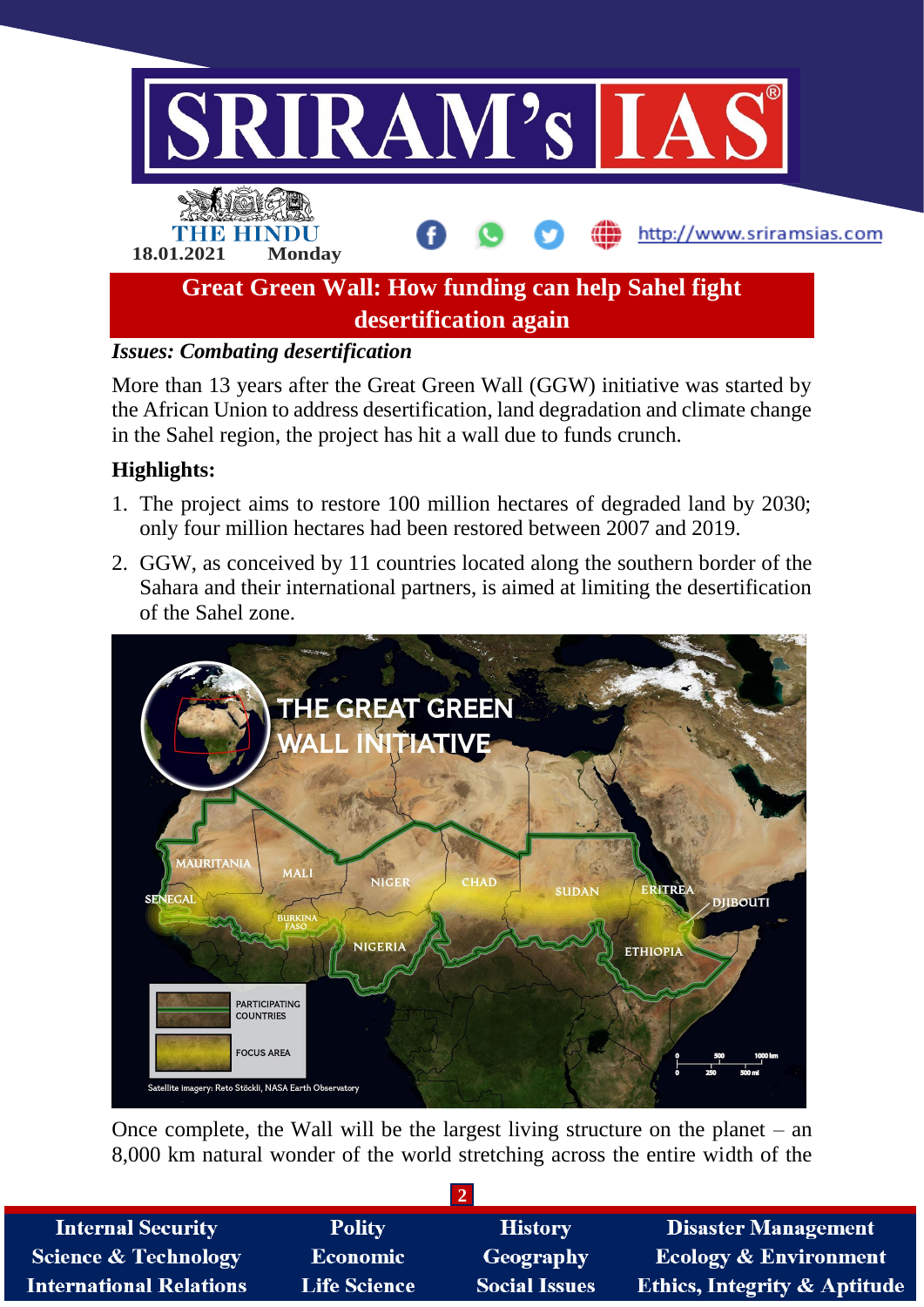

Gujarat to Delhi to combat the spread of deserts beyond aravallis.

# **IST DESERT**



**Key hearing in Russian Arctic diesel spill case rescheduled**

*Issues: Oil spill disasters (GS 1, GS III, Prelims place in news question)*

A hearing that would have decided the damages to be paid for the second-biggest oil spill in modern Russian history has been rescheduled, the Siberian Times newspaper has reported.

## **Highlights:**

- 1. It was to decide whether the Norilsk-Taimyr Energy company owned by Nornickel was to pay \$2.1billion for gross damages to the Arctic ecosystem following the deadly diesel spill in May last year.
- 2. *The Norilsk diesel oil spill* began on May 29, 2020, when a fuel storage tank at Norilsk-Taimyr Energy's Thermal Power Plant No. 3 owned by Nornickel

| <b>Internal Security</b>        | <b>Polity</b>       | <b>History</b>       | <b>Disaster Management</b>              |  |  |  |
|---------------------------------|---------------------|----------------------|-----------------------------------------|--|--|--|
| <b>Science &amp; Technology</b> | <b>Economic</b>     | Geography            | <b>Ecology &amp; Environment</b>        |  |  |  |
| <b>International Relations</b>  | <b>Life Science</b> | <b>Social Issues</b> | <b>Ethics, Integrity &amp; Aptitude</b> |  |  |  |